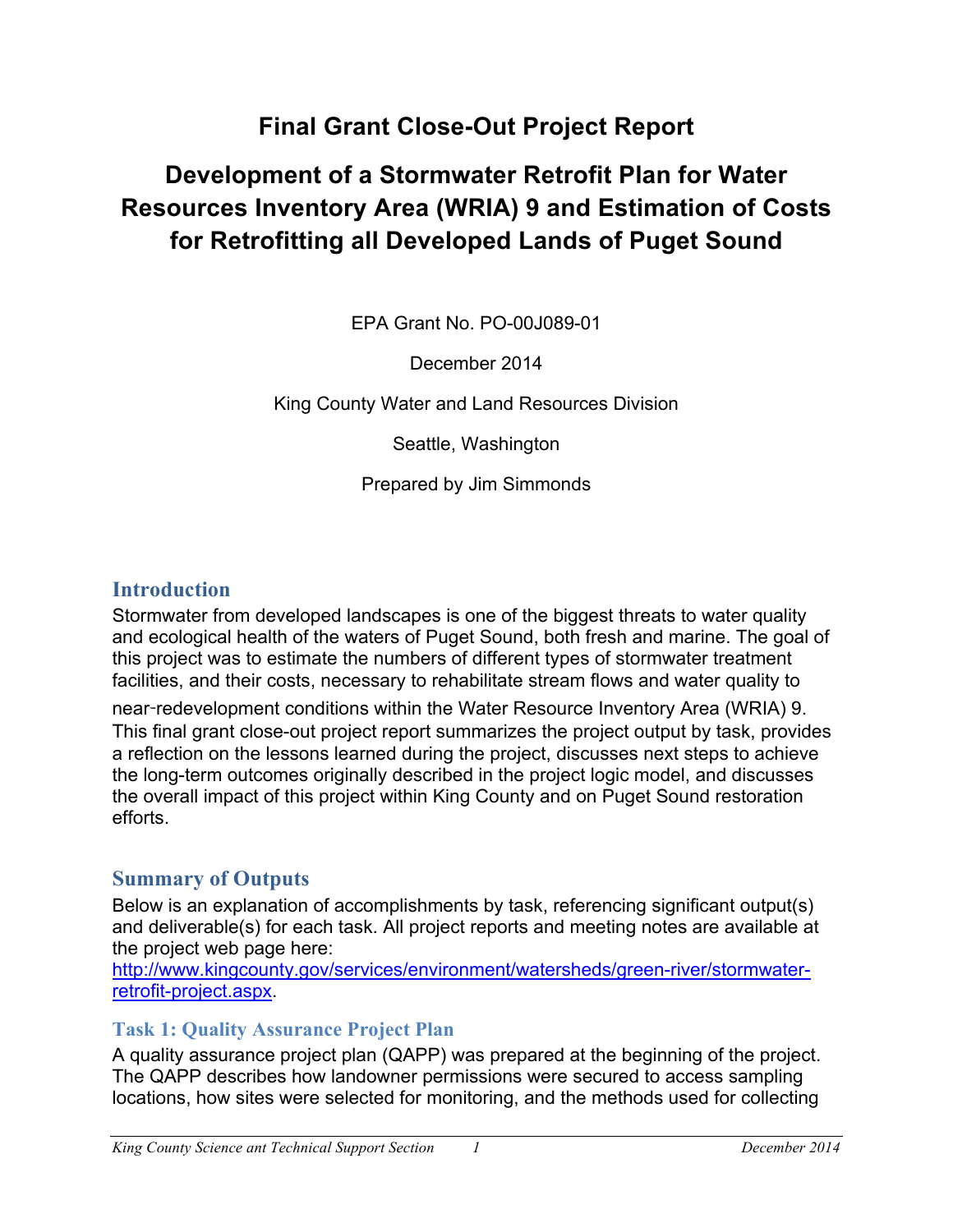continuous stream flow data, continuous turbidity and specific conductance data, field water quality measurements, and stream summer baseflow measurements. Quality assurance and control procedures were also described. The project QAPP was prepared following EPA guidance and submitted to EPA for review. EPA comments on the draft QAPP were addressed.

#### **Task 2: Project Management Team**

A Project Management Team (PMT) was comprised of representatives from King County, the cities of Auburn, Covington, and SeaTac, the Department of Ecology, the University of Washington, and the USEPA was assembled. The PMT met 12 times between May 19, 2011 and June 5, 2014. The PMT was responsible for directing the technical aspects of the data collection and reporting, the setting of in-stream flow and water quality indicators and targets, the watershed modeling, the SUSTAIN modeling, and development of the retrofit plan.

## **Task 3: Coordination with the WRIA 9 Watershed Ecosystem Forum**

The WRIA 9 Watershed Ecosystem Forum is a multijurisdiction and multistakeholder committee made up of elected officials and technical staff and coordinates efforts related to salmon recovery in WRIA 9. The forum is the key decisionmaking body for salmon recovery in WRIA 9. The project leveraged this existing structure to avoid developing a separate stakeholder committee for this project. Project updates were presented to the Forum on a routine basis, and their input solicited throughout the life of the project. The PMT coordinated with the Forum representatives and WRIA 9 staff during development of the retrofit plan.

### **Task 4: Existing Data Review**

Existing stream/river flow and water quality data that define current conditions and are necessary for calibration of the watershed models were compiled and organized. Compiled data included precipitation, stream flow, stream water quality, land use and land cover, and other atmospheric conditions to estimate evaporation and vegetative transpiration. All data sets were reviewed for data quality and appropriateness for use.

### **Task 5: New Data Collection and Report**

The USGS and King County collectively maintain over 30 stream flow gages in WRIA 9. However, even with this extensive gage network, gage data are not available or insufficient for model calibration for some basins. To address this data gap, stream gages were deployed at priority new sites during the wet season of 2010/2011. Turbidity and specific conductance meters were deployed at both the existing gage locations and the new sites occupied to fill data gaps to support model calibration. Instantaneous summer base flow measurements at the priority new gaging sites will also be made in July-October 2011. Channel information needed for model calibration will also be gathered. Data are available via King County's database and web site at: http://green.kingcounty.gov/wlr/waterres/hydrology/.

**Task 6: Development of In-Stream Flow and Water Quality Indicators and Targets**

In-stream flow and water quality indicators and targets were developed for the project area. Water quality indicators and targets for copper, zinc, and turbidity were based on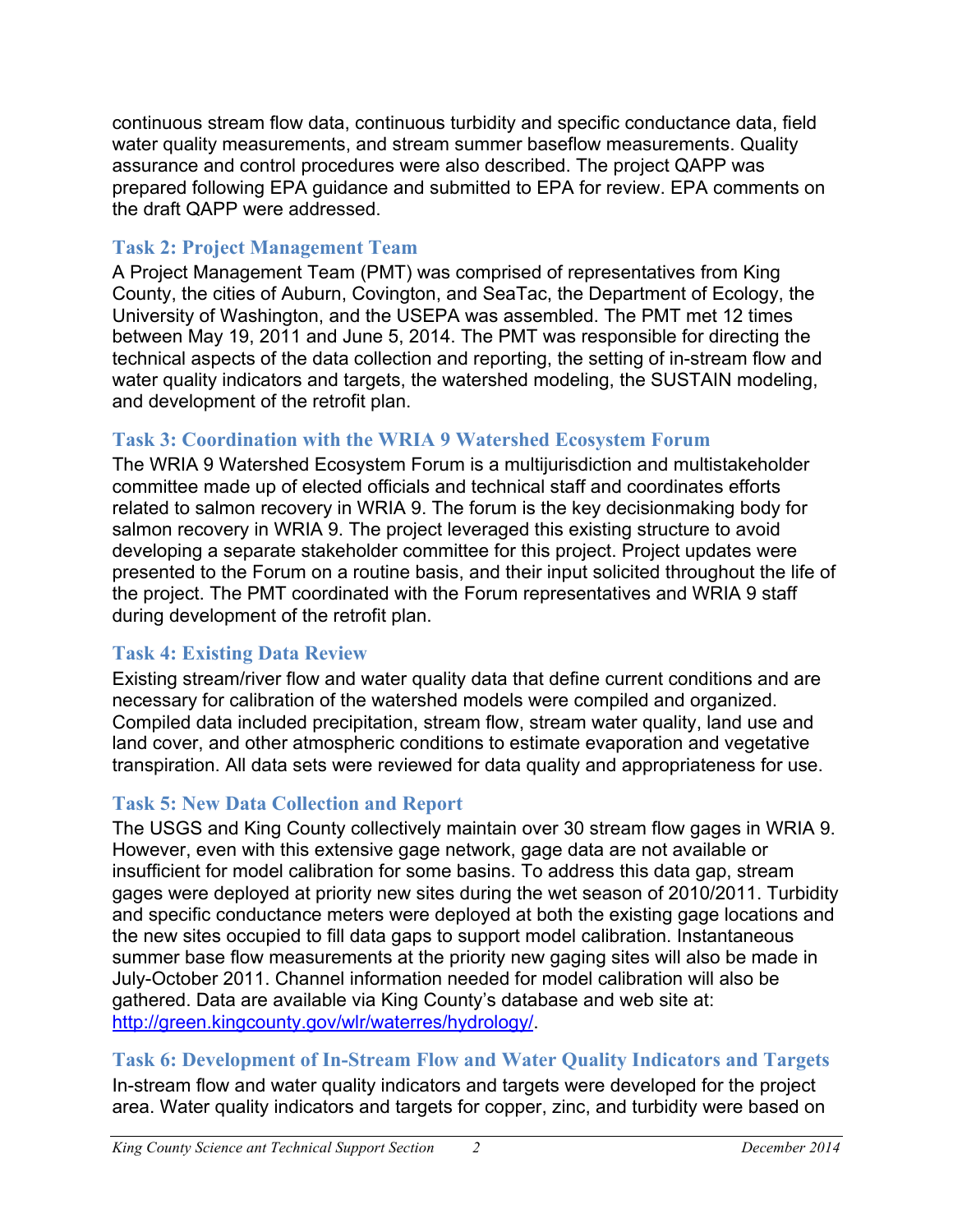Washington State Water Quality Standards. The flow-related indicators were based on various hydrologic metrics that measure the degree of basin flashiness that are also related to biological community health, including High Pulse Count, High Pulse Duration, High Pulse Range, and the ratio of the 2-year peak flow to the winter baseflow. A literature review on the relationship between flow, water quality and beneficial uses was completed to select indicators. A report describing the in-stream flow and water quality targets for this project was then prepared.

#### **Task 7: Watershed Modeling and Report**

To develop relationships between land use and land cover, weather, soils, and stream flow and water quality, the study area was modeled using EPA's watershed modeling platform, Hydrologic Simulation Program – Fortran (HSPF). The watershed modeling conducted for this project was built upon the modeling previously conducted under an existing research project in WRIA 9 funded by National Oceanographic and Atmospheric Administration (NOAA). In this project, the HSPF models developed under the NOAA project were further calibrated to include the new data collected by this study, and the area modeled was expanded to include the Central Puget Sound watershed drainages within the study area. Flows and water quality were assessed under three conditions, idealized fully-forested, current land use/land cover, and 2040 land use/land cover and climate change. A watershed model report was prepared that presents the model inputs, model calibration, and the model outputs.

#### **Task 8: SUSTAIN Modeling and Report**

Modeling stormwater retrofit needs using the SUSTAIN model (**S**ystem for **U**rban **S**tormwater **T**reatment and **A**nalysis **In**tegration) proved to be substantially more challenging and time consuming than anticipated. As a result, a series of activities and documents were prepared to complete this task.

- A pilot study application of the SUSTAIN model to a small urban catchment in Enumclaw as completed to demonstrate the ability to implement the model.
- Independent research was conducted to evaluate the potential for stormwater infrastructure to restore flow conditions similar to those under fully forested conditions. This research validated the output of the SUSTAIN model pilot study.
- An assessment of new and re-development rates by 2040 was completed to estimate the amount of stormwater infrastructure likely to be built by 2040 due to new and redevelopment.
- An assessment of the potential impacts of climate change on stormwater infrastructure sizing was completed to ensure that costs and sizing estimates accounted for changing rainfall patterns.
- SUSTAIN modeling was completed for hypothetical 100 acre catchments representing 135 different combinations of land use/land cover, soil type, slope, rainfall pattern, and land cost. These results were then used to estimate stormwater retrofit needs for the project area based on the area-weighted average of each combination of land use/land cover, soil type, slope, rainfall pattern, and land cost that was modeled.

### **Task 9: Watershed Retrofit Plan Report**

A report was prepared that outlines the extent, composition, and estimated cost of stormwater retrofitting that would be needed in each catchment to meet flow and water quality indicators and targets representative of fully-forested conditions. The estimate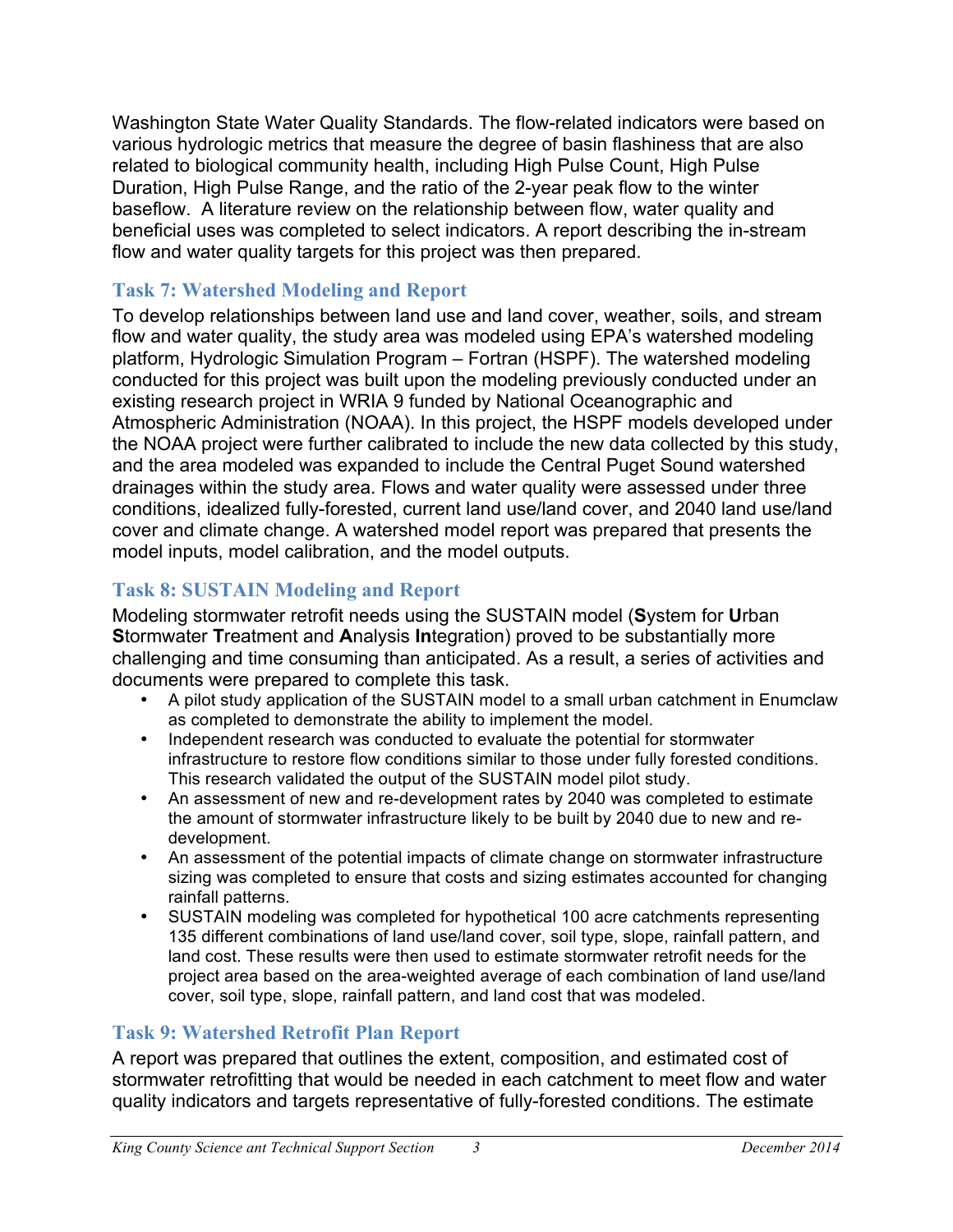separately accounts for infrastructure anticipated to be constructed by 2040 as part of new and re-development associated with population growth and economic activity from infrastructure constructed as part of a hypothetical public program. The estimate also accounts for existing stormwater infrastructure and potential impacts of climate change. To construct all stormwater retrofits within WRIA 9 within 30 years, a public capital investment of \$210 million per year (2013 dollars) would be required; to complete all retrofits within 100 years, a public capital investment of \$46 million per year (2013 dollars) would be required. Inspecting, operating, and maintaining these facilities would increase over time as more facilities are constructed. The report also outlined types of policy choices and public program activities that would be required to build this infrastructure in 30 years, including:

- Strengthen stormwater requirements during new and redevelopment to lower thresholds requiring stormwater facilities and to require fee-in-lieu if complete stormwater mitigation is not achieved onsite,
- Build regional facilities,
- Retrofit all roads and highways,
- Retrofit all other non-forested lands not redeveloped within the next 30 years, and
- Operate and maintain public facilities and inspect private facilities.

The stormwater retrofit plan for the study area serves as the basis for development of future funding strategies and project planning and implementation.

### **Task 10: Stormwater Retrofit Cost Estimate for Puget Sound and Report**

Based on the optimized costs of stormwater BMPs and LID techniques needed to meet the in-stream flow and water quality targets in the study area, a planning-level cost estimate was prepared for the Puget Sound region. This estimate was extrapolated from the WRIA 9 study area based on the square miles of different land uses within the Puget Sound watershed. These results were included in the report prepared for Task 9. To construct all stormwater retrofits within the Puget Sound region within 30 years, a public capital investment of \$4 billion per year (2013 dollars) would be required; to complete all retrofits within 100 years, a public capital investment of \$650 million per year (2013 dollars) would be required. Inspecting, operating, and maintaining these facilities would increase over time as more facilities are constructed.

#### **Task 11: Outreach and Communication**

Stakeholder outreach and communication was an essential component of this project. The outreach and communication strategy used multiple approaches to ensure that input from interested stakeholders was gathered in a timely and efficient manner, and that information generated was disseminated and opened for comment appropriately. Activities described under Task 2 (work with a multijurisdiction PMT) and Task 3 (coordinate with the WRIA 9 Watershed Ecosystem Forum) were critical components of the outreach and communication strategy. Routine coordination also occurred with staff from the Department of Ecology, the Puget Sound Partnership, and the Muckleshoot Indian Tribe. The project also used a project website, stakeholder workshops, and quarterly e-mail updates as part of the outreach strategy. This project did not include a public outreach and communication component.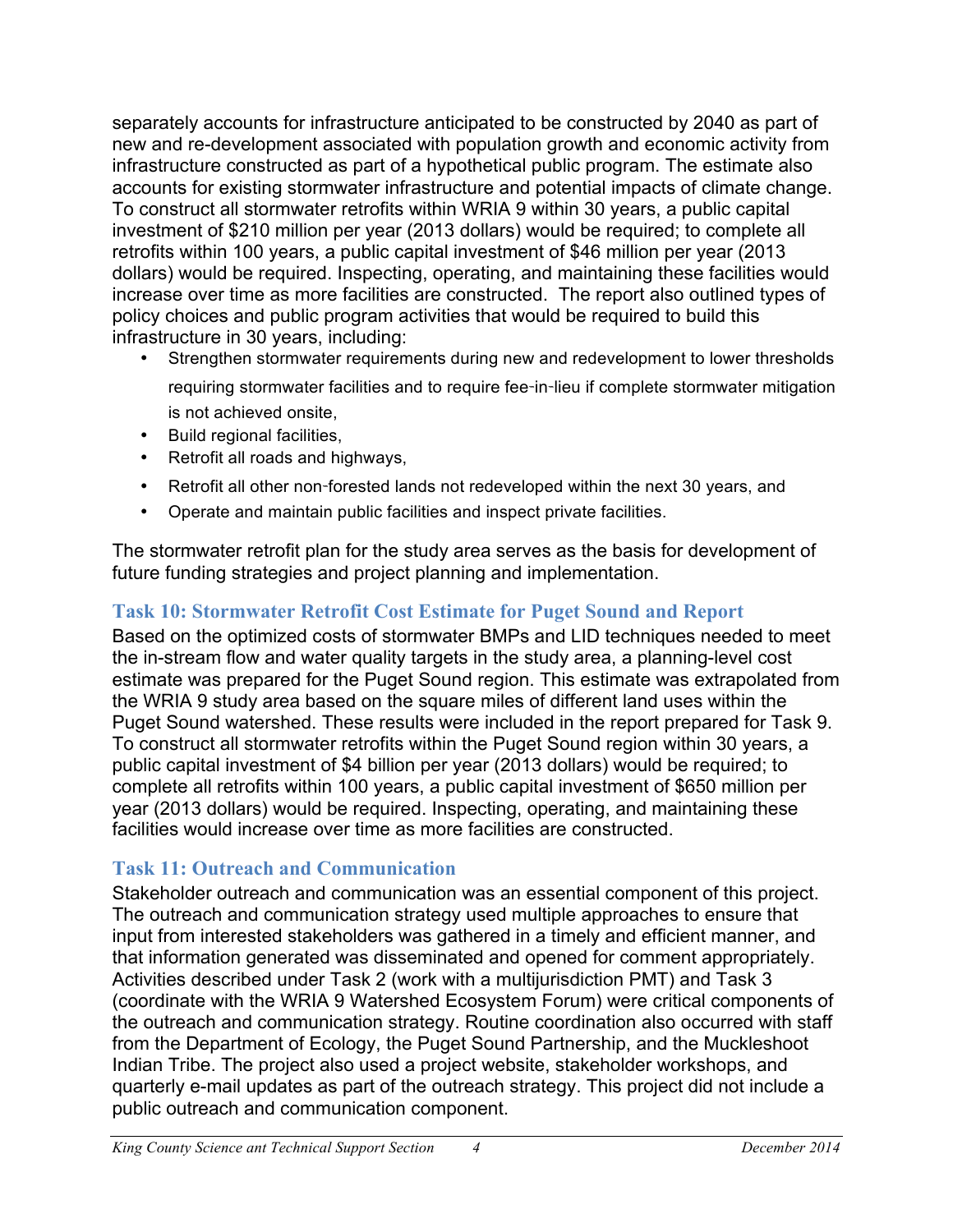#### **Task 12: Project Management**

This task included tracking the project scope, schedule, budget and quality, coordinating the project team, developing and processing contracts, agreements, and invoices, and reporting to EPA as required by the grant.

#### **Reflections on Project**

The project team was required to overcome multiple substantial hurdles to successfully complete the project. Several key successes and lessons-learned include:

Successful Collaboration with Large Project Team. Over 20 individuals, representing seven different agencies and organizations, participated on the project management team. The project team successfully met its objectives of guiding the project and making key decisions. The project team meetings were facilitated by a professional facilitator, which greatly contributed to the team's success.

Successful Stakeholder Outreach. Multiple stakeholders provided feedback during the project that they were particularly impressed with the project's stakeholder outreach effort. Primary reasons for this success are believed to be (1) the routine communication of project status to stakeholders, (2) the open and transparent process for reviewing and finalizing reports, (3) the solicitation of input at stakeholder workshops on key decision points, (4) the commitment to modify approaches and decisions based on stakeholder input, and (5) the communication back to stakeholders about *what we changed or did differently* based on their input to ensure that the stakeholders were aware of the importance of their participation.

Successful Application of the SUSTAIN Model. The project team had not previously used the EPA's SUSTAIN model, as it had been released only a couple of months before the project proposal was submitted. While it was anticipated that there would be a substantial learning curve in applying the new model, the effort required to implement the model, including time needed to work with the model developers (Tetra Tech), EPA, and other users, was substantially under estimated. The project team is extremely grateful to EPA and TetraTech support for completing this modeling.

### **Logic Model Outcomes**

The long-term outcome for this project is improved stream habitat conditions in the Puget Sound region. The logic model states that improved conditions would be achieved by (1) improving stormwater management in urban areas, (2) improving flow conditions in urban streams throughout the Puget Sound region, and (3) improving water quality conditions in urban streams throughout the Puget Sound region. Excellent progress is being made towards these actions, as demonstrated by the allocation of \$100M from Washington State last biennium for stormwater infrastructure, the development of watershed-scale stormwater management plans by Snohomish, King, and Pierce Counties, the existing requirements for stormwater infrastructure construction as part of new and redevelopment, and the development of Total Maximum